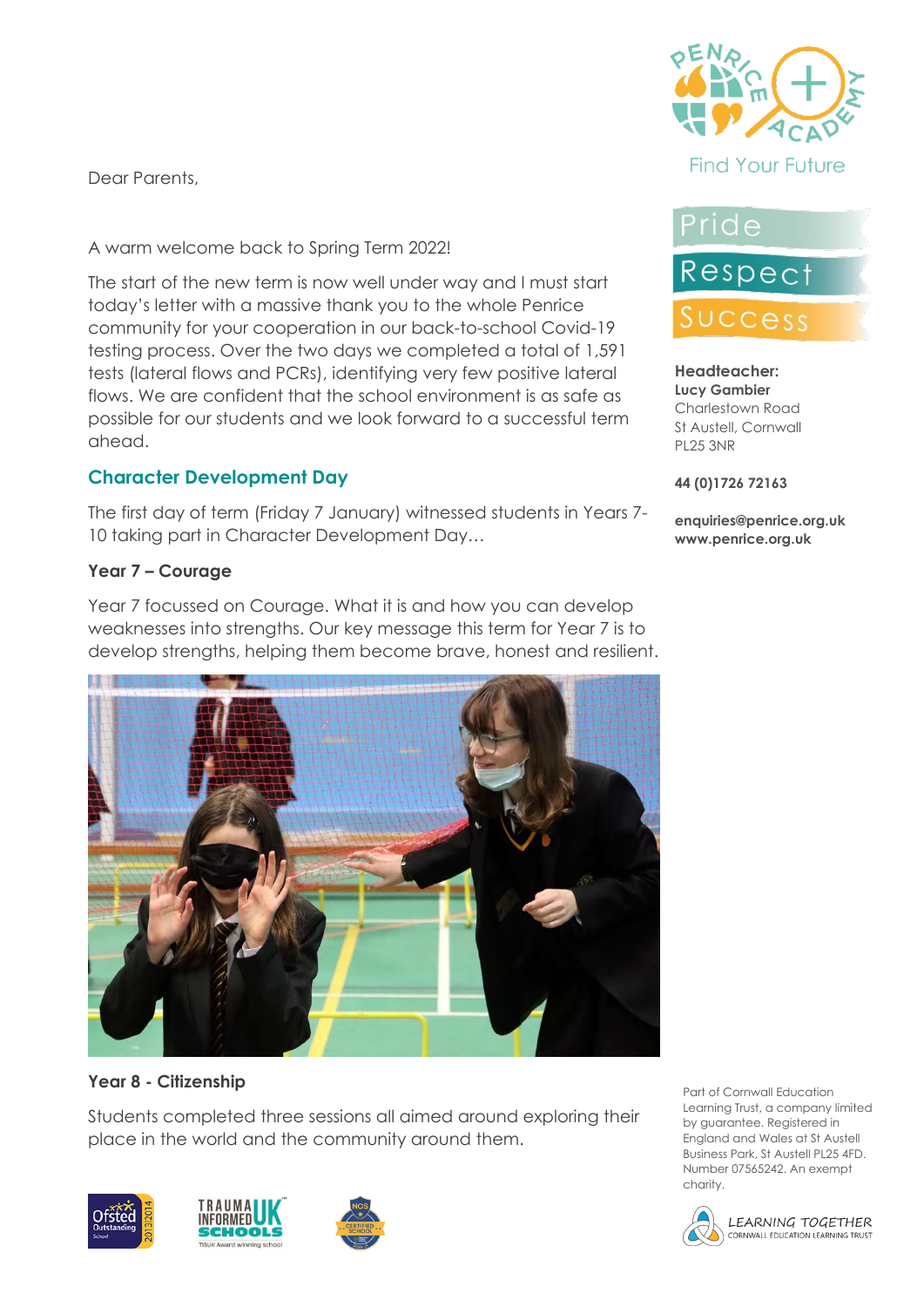In the morning, a 'fun run' raised awareness for, and embodied the character values of, our chosen school charity, the RNLI. An academic session then looked at the importance of communication and languages and understanding different cultures. Lastly, a creative session saw students complete a litter pick then design a slogan / logo to encourage all Penrice students to look after their school environment.

#### **Year 9 – Choices**

The focus for Year 9 was very much on being 'GCSE Ready', particularly in relation to resilience and how we cope with disappointment, as well as building effective learning habits.

A key highlight for Year 9 was a Microsoft Teams seminar with a wide range of Penrice alumni, discussing career paths and choices.

 $800$ 

 $M<sub>S</sub>$ 

**RK** 

ME

 $\bullet$ 

 $\mathbf{O}^{\text{cs}}$ 

**OD** MSH

**OR** Filters

**Co** L Georg

**B** NKo

 $20000$ 

#### **Year 10 – Civic Responsibility**

Year 10 studied the concept of democracy, the power of the voice and ensuring that they become active citizens in both their school community as well as the global community. They were given a unique opportunity to meet with Steve Double, our local MP from the Conservative party, asking him some challenging questions in a live Q & A session in the assembly hall.

The day represented the first of many opportunities for students to develop themselves beyond the academic curriculum and we will look to continue this approach as the term progresses.

Further information and pictures from the day can be found in the [news section](https://www.penriceacademy.org/character-development-day-kickstarts-the-spring-term) of the Penrice website.











Part of Cornwall Education Learning Trust, a company limited by guarantee.

Registered in England and Wales at St Austell Business Park, St Austell PL25 4FD. Number 07565242. An exempt charity.

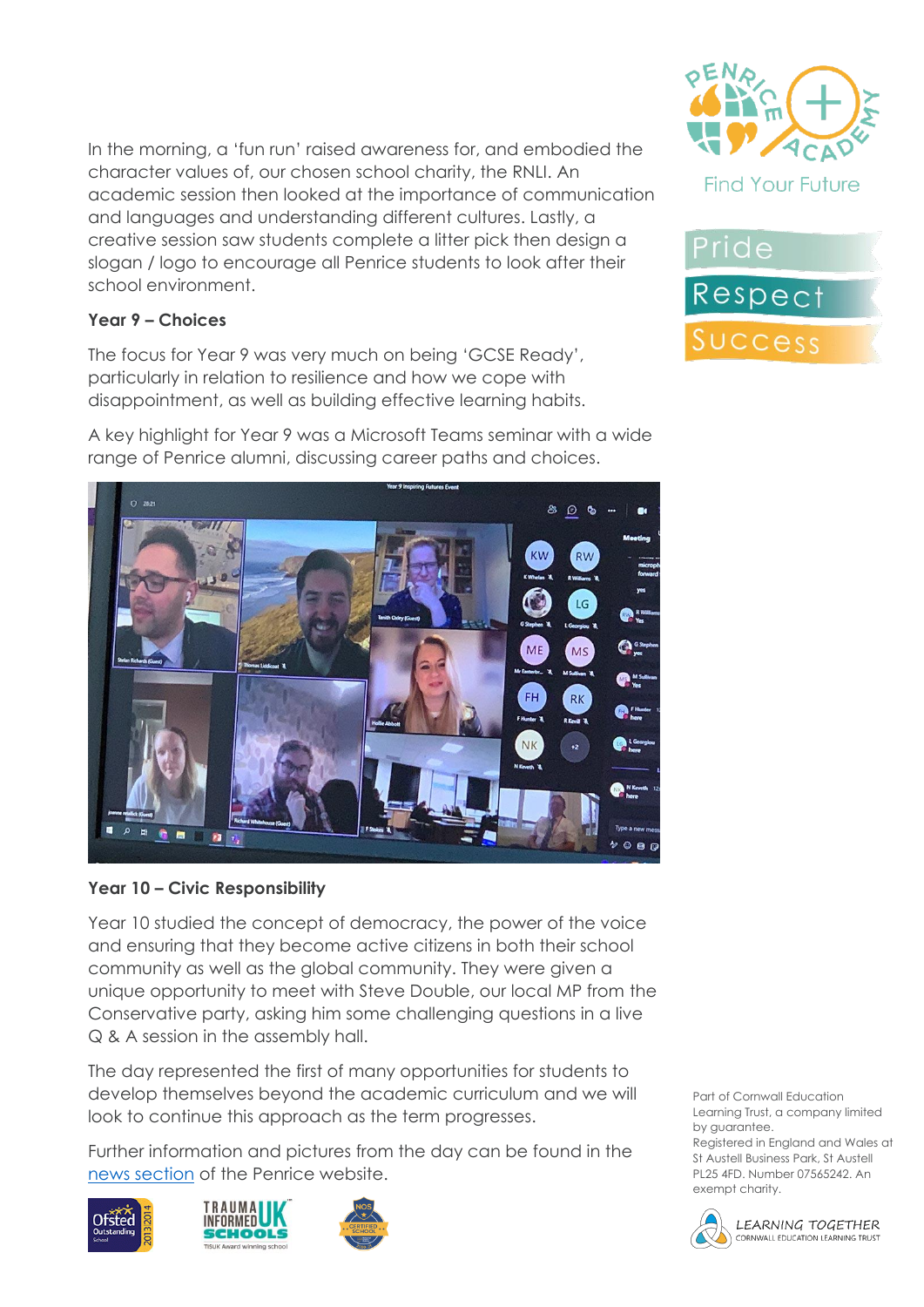

Pride

Respect

SUCCess

### **Year 11 PPE (Pre-Public Exam) Results**

A special mention for our Year 11 students who picked up their PPE results on Monday this week. There were numerous emotional phone calls home to parents as students shared their news with loved ones.

We hope that the entire PPE process has helped our students to feel better prepared for their final GCSE exams and we look forward to our talented Year 11 cohort taking on the real thing this summer.



#### **Ready to Learn Refresher**

We kickstarted Monday by refreshing students on our 'Ready to Learn' ethos, reminding pupils of a series of non-negotiables as we seek for them to take pride in their books, using them very much as a learning resource. As part of being ready to learn, we kindly ask you to ensure that your child has in their pencil case a pencil, a pen, a highlighter and a ruler as a minimum requirement.

#### **Routine Vaccinations – Upcoming Dates**

The NHS School Immunisation Team plan on returning to school for routine childhood vaccinations later this term.

The dates are as follows:

- 3rd March
- 17th March
- 11th May

Nearer the time, you will receive a communication from the NHS School Immunisation Team via Penrice Academy with details on how







Part of Cornwall Education Learning Trust, a company limited by guarantee.

Registered in England and Wales at St Austell Business Park, St Austell PL25 4FD. Number 07565242. An exempt charity.



**LEARNING TOGETHER** CORNWALL EDUCATION LEARNING TRUST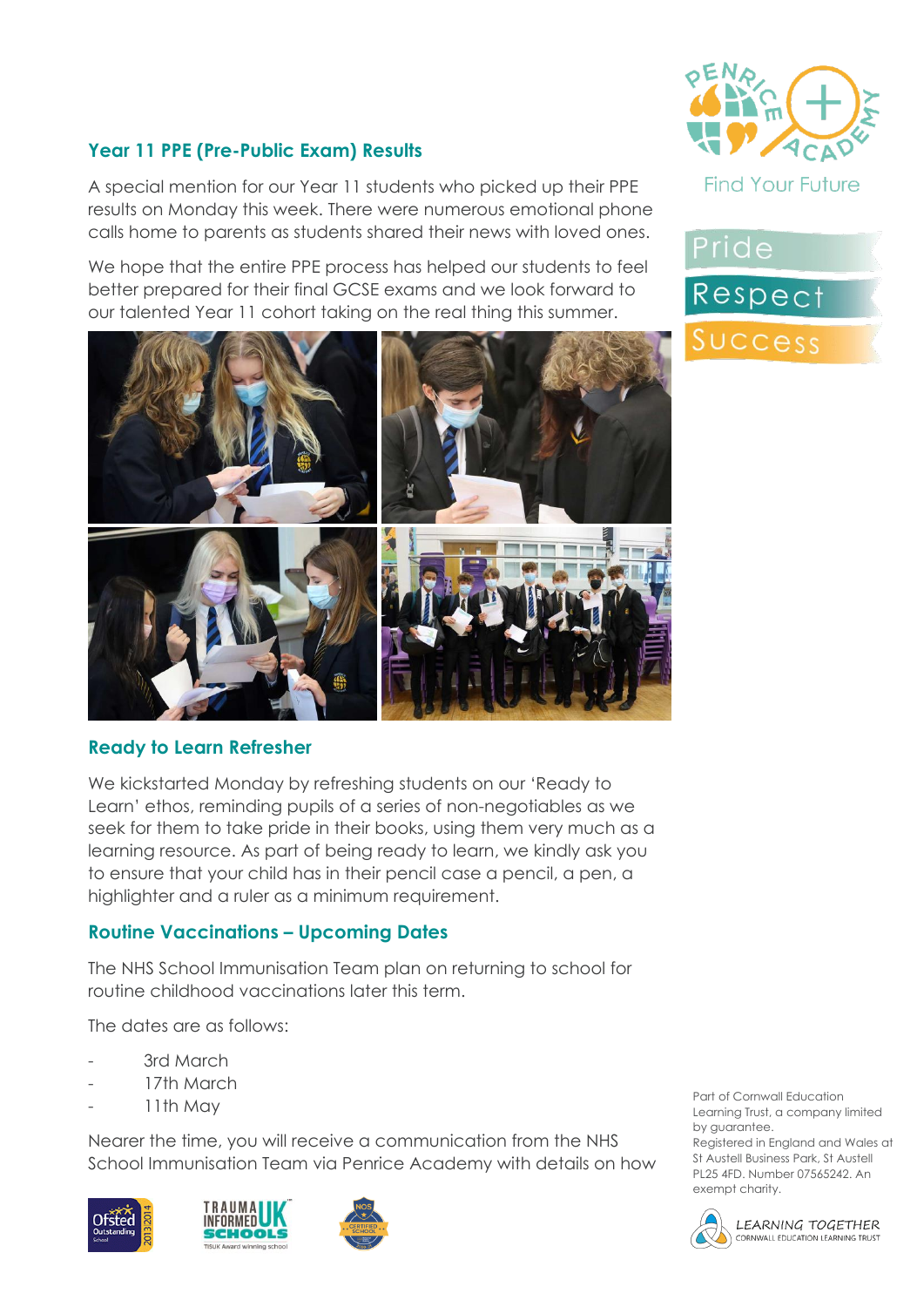to consent to your child receiving these vaccinations. If you do not consent your child will not be immunised.

At this current time, we do not have any information on whether a team will return to deliver further Covid-19 or Flu vaccinations. However, you can book your child's Covid-19 vaccination outside of school via the [gov.uk website.](https://www.nhs.uk/conditions/coronavirus-covid-19/coronavirus-vaccination/book-coronavirus-vaccination/) To book a flu vaccine, please speak to your GP.

### **Harmful Sexual Behaviour**

### *Message from Dave Lewis, Deputy Headteacher*

Since the issue of harmful sexual behaviours hit the national news last year, we have been working closely with the student body to ensure everyone continues to feel safe at Penrice Academy and understands the importance of building healthy relationships. During the Character Development Day on 7th January, each year group had the opportunity to participate in a tutor session designed to promote awareness of harmful sexual behaviour through activities, discussion and reflection.

The Children's Commissioner's office began a programme of work focussing on peer-on-peer abuse following the avalanche of testimonies on the Everyone's Invited website set up in March 2020, that highlighted the scale of the problems around harmful sexual behaviours. A surprising but overriding message from young people is that parents should start conversations with their children early.

Please [find here a link](https://www.childrenscommissioner.gov.uk/report/talking-to-your-child-about-online-sexual-harassment-a-guide-for-parents/?utm_source=16%20December%202021%20C19&utm_medium=Daily%20Email%20C19&utm_campaign=DfE%20C19) to the guidance released by the Commissioner to raise awareness and provide support.

## **Covid-19 Isolation Period Update**

As I write this letter, the government has just announced a change of guidance on the isolation period required after testing positive for Covid-19. On Monday 17 January, the isolation period will be reduced to 5 full days, provided that you complete negative lateral flows on day 5 and the morning of day 6. This change will apply to Penrice students who test positive. Full information on the [BBC](https://www.bbc.co.uk/news/uk-59980505)  [website.](https://www.bbc.co.uk/news/uk-59980505)

## **School Charity Fundraising**

The first donation to the students' chosen charity, the RNLI, was handed over on Tuesday by our Year 7 Academy Council representatives (Dylan and Aoife).











Part of Cornwall Education Learning Trust, a company limited by guarantee. Registered in England and Wales at St Austell Business Park, St Austell

PL25 4FD. Number 07565242. An exempt charity.